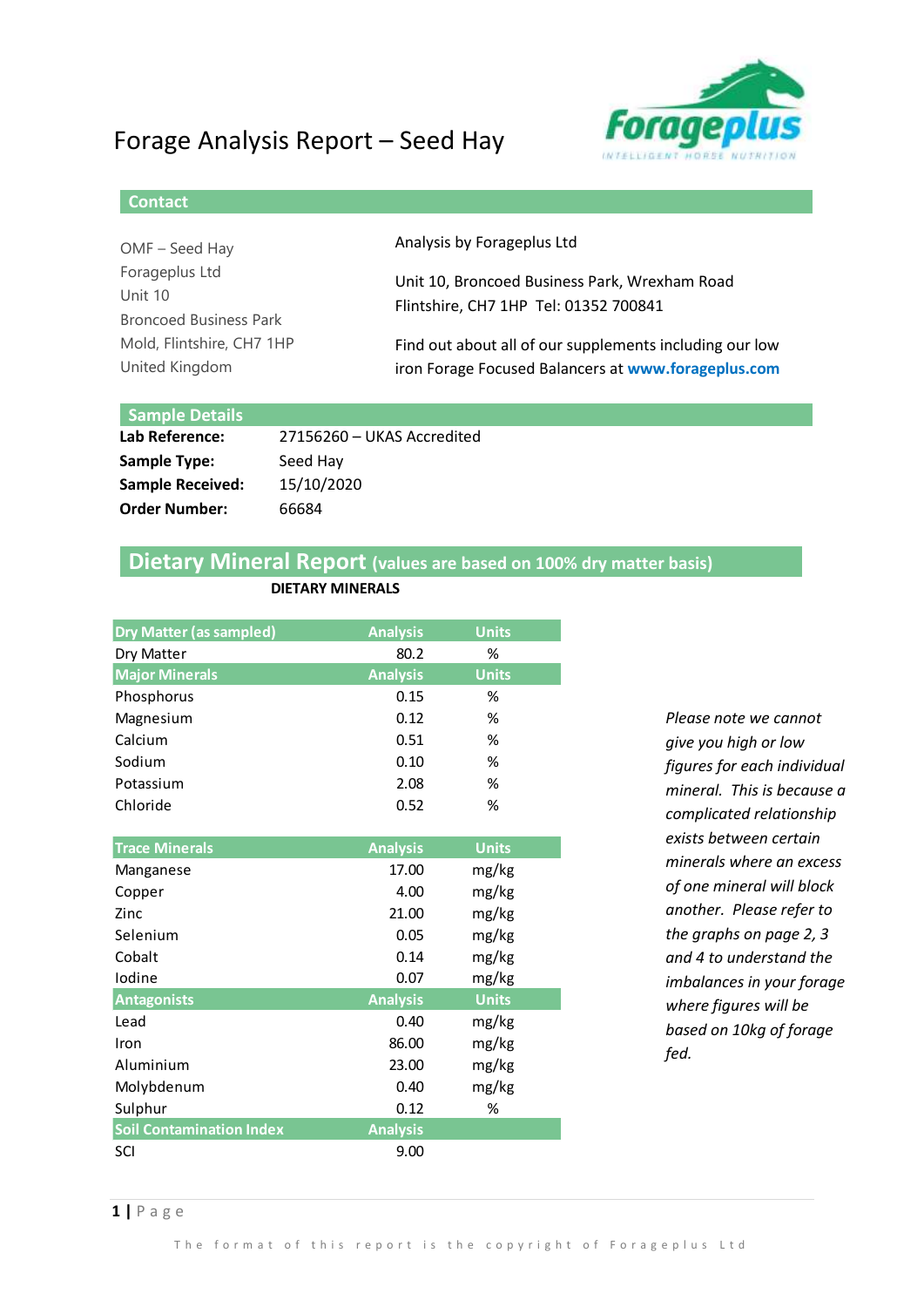

### **Major Mineral Charts (charts are based on 10kg of forage fed)**





Target mineral ratios for healthy adult horses are shown above. If you have a young horse, Laminitic horse, performance horse, pregnant or lactating mare, then ratios of calcium with magnesium and phosphorous would need to be lower. Target ratio for Ca:P is from 1.5 -2.0 parts Ca to 1-part P but horses can tolerate as high as 6:1 Ca:P. Target ratio for Ca:Mg is from 1.5 – 2.0 parts Ca to 1-part Mg. Na:K ratio target is 3 to 10-parts K and 1-part Na. The ratio between K:Na should be no higher than 10:1. Feeding the appropriate Forageplus Balancer or creating a bespoke Feed Plan would achieve improved ratios for maintenance and support of health.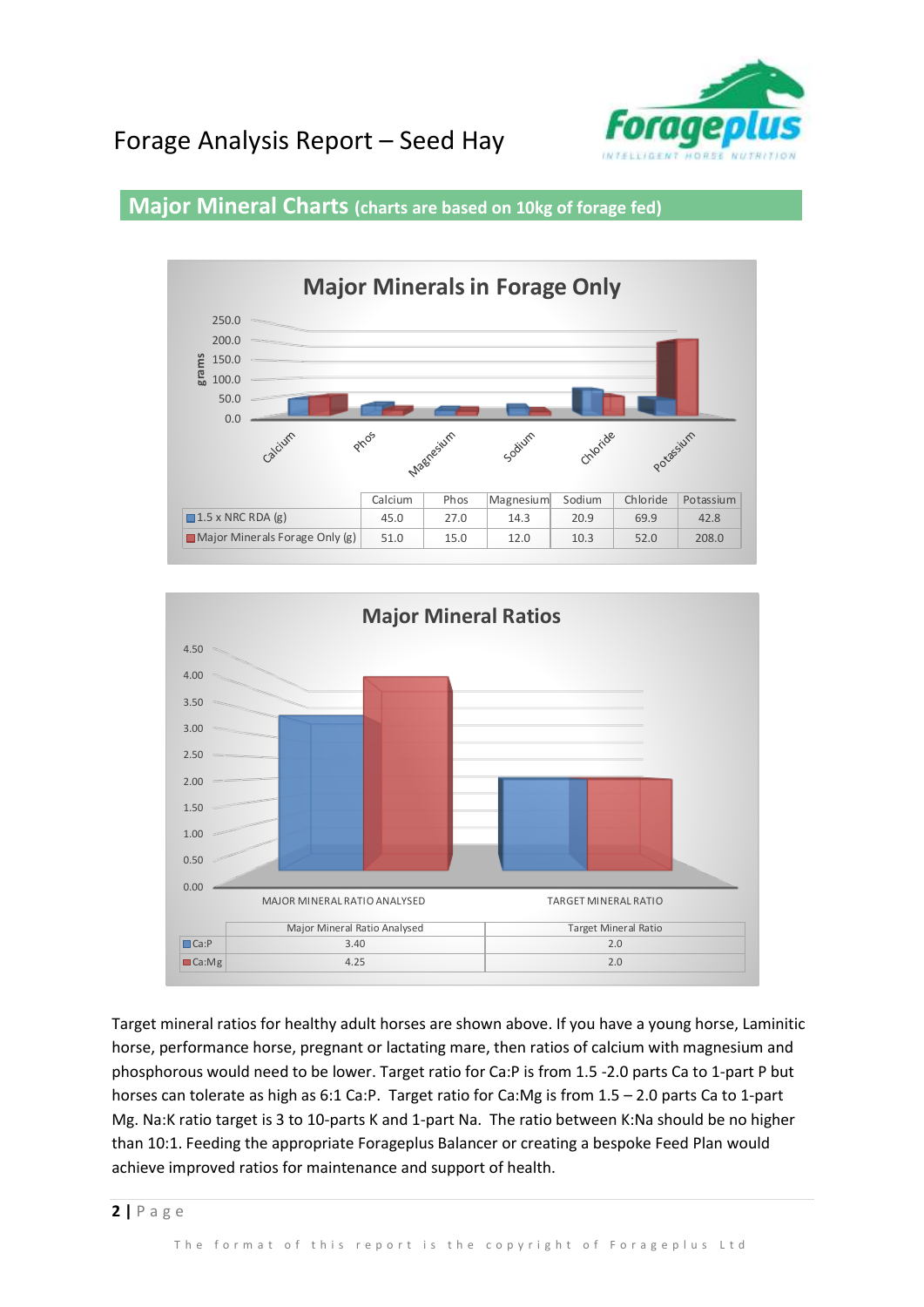

### $0.0$ 100.0 200.0 300.0 400.0 500.0 600.0 700.0 800.0 900.0 Iron Zinc Zinc Copper Manganese **milligrams** Iron | Zinc | Copper | Manganese  $\Box$  1.5 x NRC RDA (mg) 600.0 600.0 600.0 150.0 600.0 **The Minerals Forage Only (mg)** 860.0 210.0 40.0 170.0 **Trace Minerals in Forage Only**

### **Trace Mineral Charts**



Levels of selenium are commonly low in forage. The level in your forage is low and extra supplementation will be necessary.

Levels of iodine are commonly low in forage. The level in your forage is low and extra supplementation will be necessary.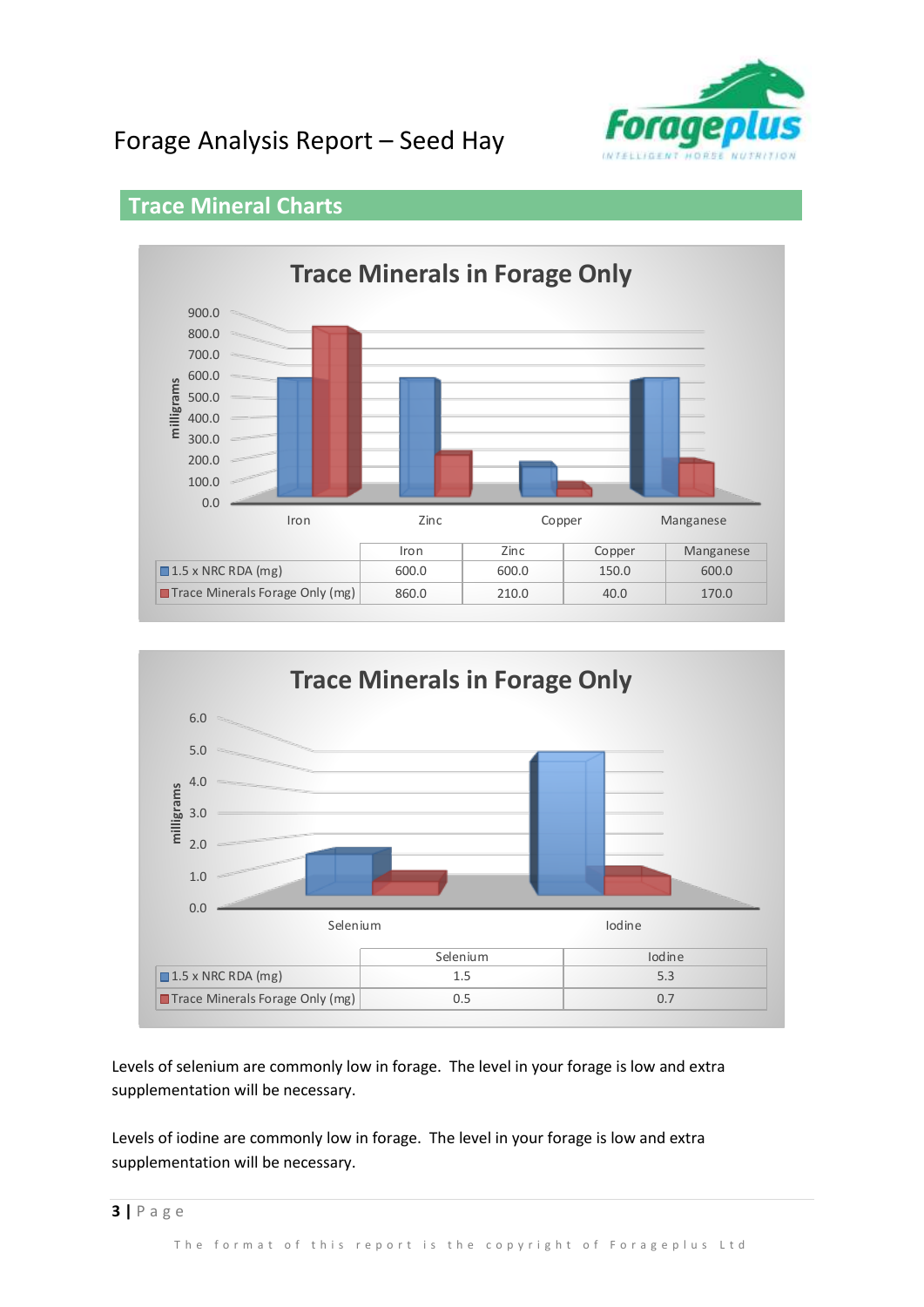



Target mineral ratios for healthy adult horses can range between 10:1 and 4:1 for iron : copper with the 4:1 ratio being the ideal. This is especially important in a young horse or a horse in heavy work. High ratios of iron and manganese are problematic because these *antagonist* minerals "block" the uptake of copper and zinc. The ideal ratio between manganese and zinc is 1:1. The antagonistic effect of iron and manganese will effectively lower the availability of copper and zinc and this is particularly important in forage already shown to have low levels of copper and zinc. The uptake of copper can be further compromised when the molybdenum level is more than 50% that of copper. It is extremely common to have iron : copper and manganese : zinc ratios above 20:1 this would indicate that feeding a Forage Focused Balancer or a bespoke feeding plan is necessary to correct relative deficiencies as matched to forage.

The soil contamination index refers to heavy metals. Heavy metals are natural constituents of soils and their concentration varies depending on parental materials. In the last fifty years or so the content of heavy metal in soils has increased due to human activities such as: distribution of fertilizers, pesticides, industries, waste disposal, roadside and general air pollution. The toxic heavy metals like cadmium, lead and mercury affect biological functions such as hormone systems and growth. Many heavy metals accumulate in one or more of the body organs in horses and other animals. These toxicants are accumulated in the vital organs including liver and kidney and exert adverse effects on all domestic animals, particularly those grazing on pasture or eating dried forage. For you however your report shows insignificant contamination. A soil contamination index of 9 is very low. The index covers a range up to 150 with the following being the concentration description:

#### **10 Very Low | 25 Low | 50 Mean | 100 High | 150 Very High**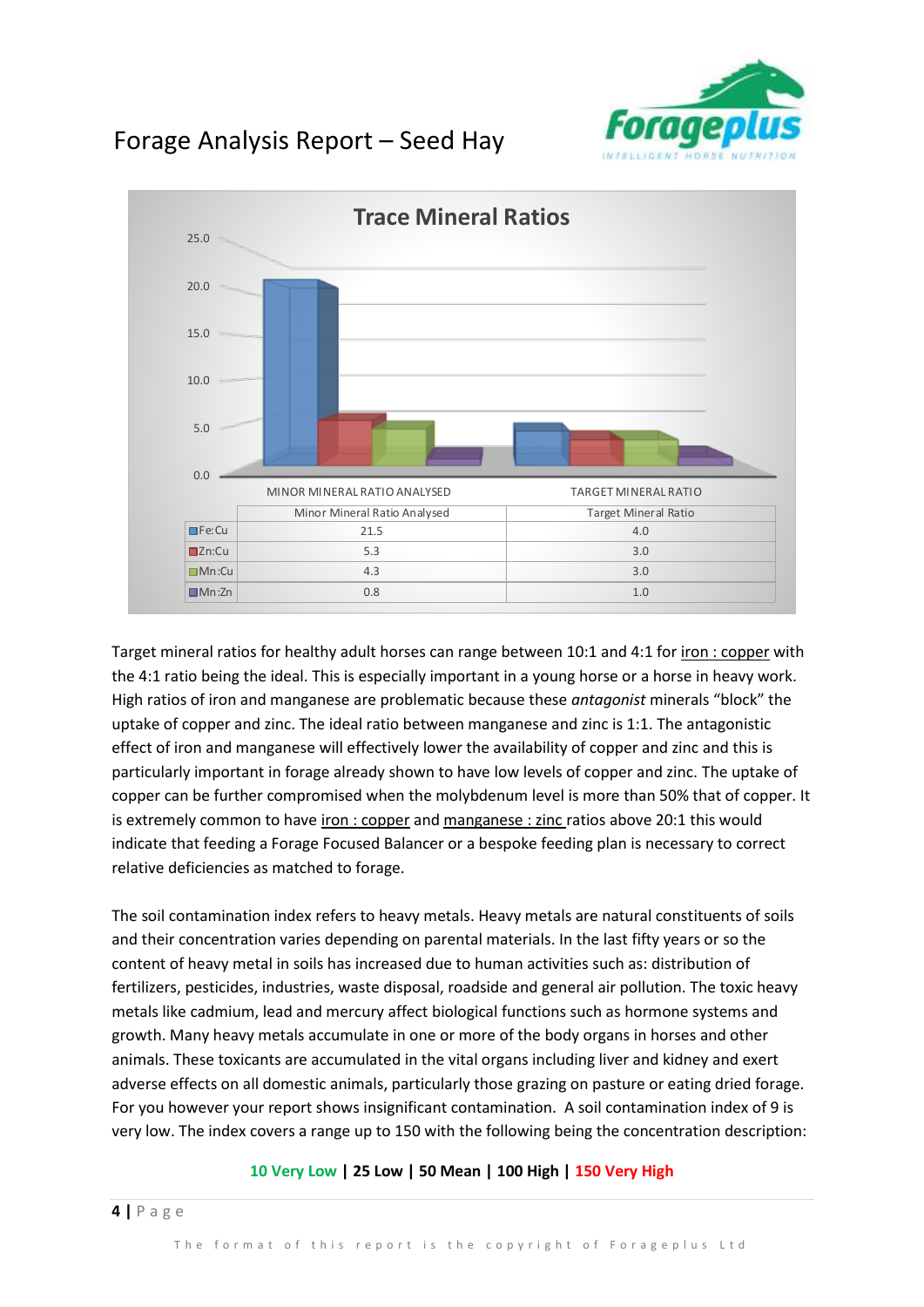

**Dietary Nutritional Report (values are based on 100% dry matter basis)**

### **Nutritional Analysis**

| <b>Dry Matter (as sampled)</b>      |                   | <b>Analysis</b> | <b>Units</b> |
|-------------------------------------|-------------------|-----------------|--------------|
| Dry Matter                          |                   | 80.20           | %            |
| <b>Digestible Energy</b>            |                   | Mcal/kg         | MJ/kg        |
| Digestible Energy                   |                   | 2.21            | 9.25         |
| <b>Nutritional Analysis</b>         |                   | ℅               | g/kg         |
| Crude Protein                       |                   | 7.90            | 79.0         |
| <b>Estimated Lysine</b>             |                   | 0.27            | 2.7          |
| Acid Detergent Fibre (ADF)          |                   | 37.4            | 374.0        |
| Neutral Detergent Fibre (NDF)       |                   | 59.0            | 590.0        |
| Water Soluble carbohydrates (WSC)   |                   | 15.9            | 159.0        |
| Ethanol Soluble Carbohydrates (ESC) |                   | 7.00            | 70.0         |
| Starch                              |                   | 2.20            | 22.0         |
| Non-Fibre Carbohydrates (NFC)       |                   | 24.0            | 240.0        |
| <b>Nitrate Analysis</b>             |                   | <b>Units</b>    |              |
| %Nitrate (below)                    | <b>NOT TESTED</b> | %               |              |
| PPM Nitrate-Nitrogen (below)        | <b>NOT TESTED</b> | ppm             |              |
| Nitrogen / Sulphur Ratio            |                   |                 |              |
| Nitrogen / Sulphur Ratio            |                   | 10.53           |              |

**Dry Matter**: equals (100% – Moisture) and represents everything in the sample other than water including protein, fibre, fat, minerals, etc. Animals consume feeds to meet their dry matter needs, because it is the dry matter that contains all the nutrients. Therefore, animals will have to consume more of a wetter feed to receive the same amount of dry matter as they would from a drier feed. For example, if an animal consumes 10 kg of hay at 90% dry matter, it consumes 9 kg of dry matter (10 x .90). If pasture at 20% dry matter is substituted for the hay, the animal would have to consume 45 kg. of pasture (9/.20) to receive the same amount of dry matter.

Hay has the highest dry matter content of the forage fed to horses and ponies. Haylage can have a dry matter content some 30% lower than hay so a greater weight of haylage often needs to be fed in comparison to hay because there is more water in haylage. Thus, it is very important to know the dry matter content of a feed to establish feeding rates and ensure that livestock receive the proper amount of feed to meet their daily needs.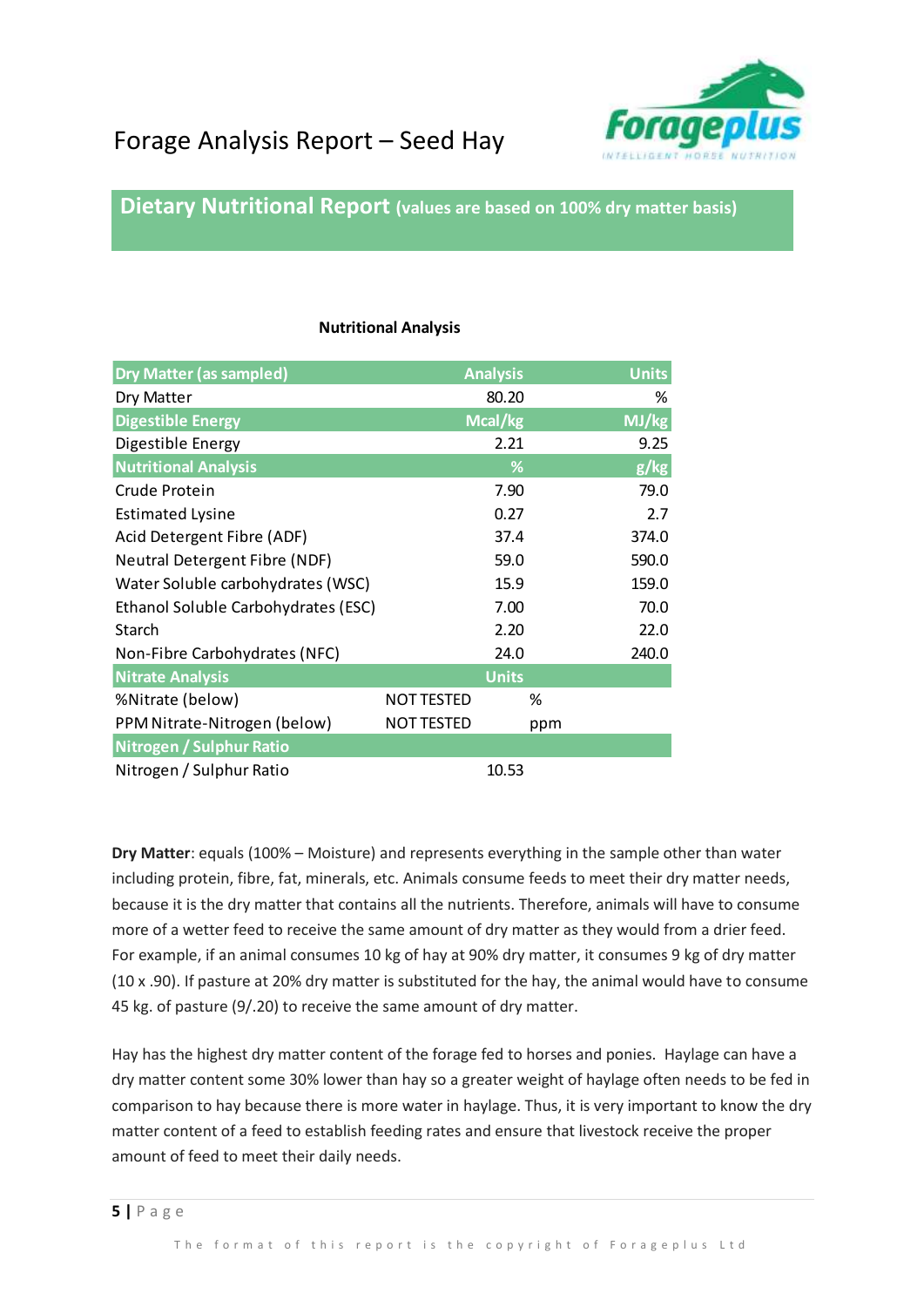

**As Sampled Basis**: nutrient results for a sample in its natural state including the water. Also known as as fed or as received. This is equivalent to what your horse will receive in one mouthful of food and were the numbers reported on your analysis report. As fed figures will always report with a lower amount of nutrient than dry matter figures.

**Digestible Energy** This is a measure of the energy available in your forage. In the UK this is measured in MJ/kg. A digestible energy content of around 8MJ/kg is average in the UK. Lower than this level and you will have to feed more forage to maintain weight, higher than this level and you will need to feed less.

**Crude Protein** –This is a measure of the total protein in the sample including true protein and nonprotein nitrogen. A protein level of around 8% is adequate; however, protein levels in the UK are usually much lower than this. Where your report shows a poor protein level, below 8%, you should check the amount of forage fed is covering the protein requirements of your horse. The report does not inform about the individual amino acids that make up the protein in your hay. We have included a nitrogen/sulphur ratio which is an indication of protein quality; however, this will only be calculated if you have also carried out a full mineral analysis of the forage as well as a nutritional analysis. When the ratio of nitrogen /sulphur is above 10 then this indicates poor protein quality, so supplementation with methionine and other essential amino acids is recommended along with feeding other high protein sources such as copra, linseed or alfalfa. Many forages in the UK report above this 10:1 figure so many horses need supplementing with extra individual amino acids. **Lysine** – this is an estimated level and in the UK the average is usually lower than needed for maintenance of horses even on adlib forage. An average 500 kg horse needs around 25 grams of lysine for maintenance, if working this level will need to be higher. For this reason, we recommend 10 grams of supplementation per day for an adult horse. Performance horses will need at least 20 grams extra, pregnant, lactating mares and young horses 30 grams extra.

**Acid Detergent Fibre and Neutral Detergent Fibre** - These figures measure fibres (there are 5 types). The higher the ADF and NDF values are, the more lignin the hay contains and the more of this type of hay your horse will have to eat to maintain their weight. The ideal ADF value is less than 35% and the ideal NDF value is less than 45%. However, most hays have values that are 10% higher than these ideal levels. Levels 10% or more than the ideal level is not a problem but to compensate your horse will need to consume more of this type of hay.

**Water-Soluble Carbohydrates (WSC)** - This is a measure of the simple sugar *and* fructan levels in the forage. It has been thought in the past that fructan can contribute to laminitis; however, the amount of fructan contained in forage has not been shown to be a problem so it is now thought the levels of simple sugar and starch are the values to be aware of when trying to control laminitis in horses.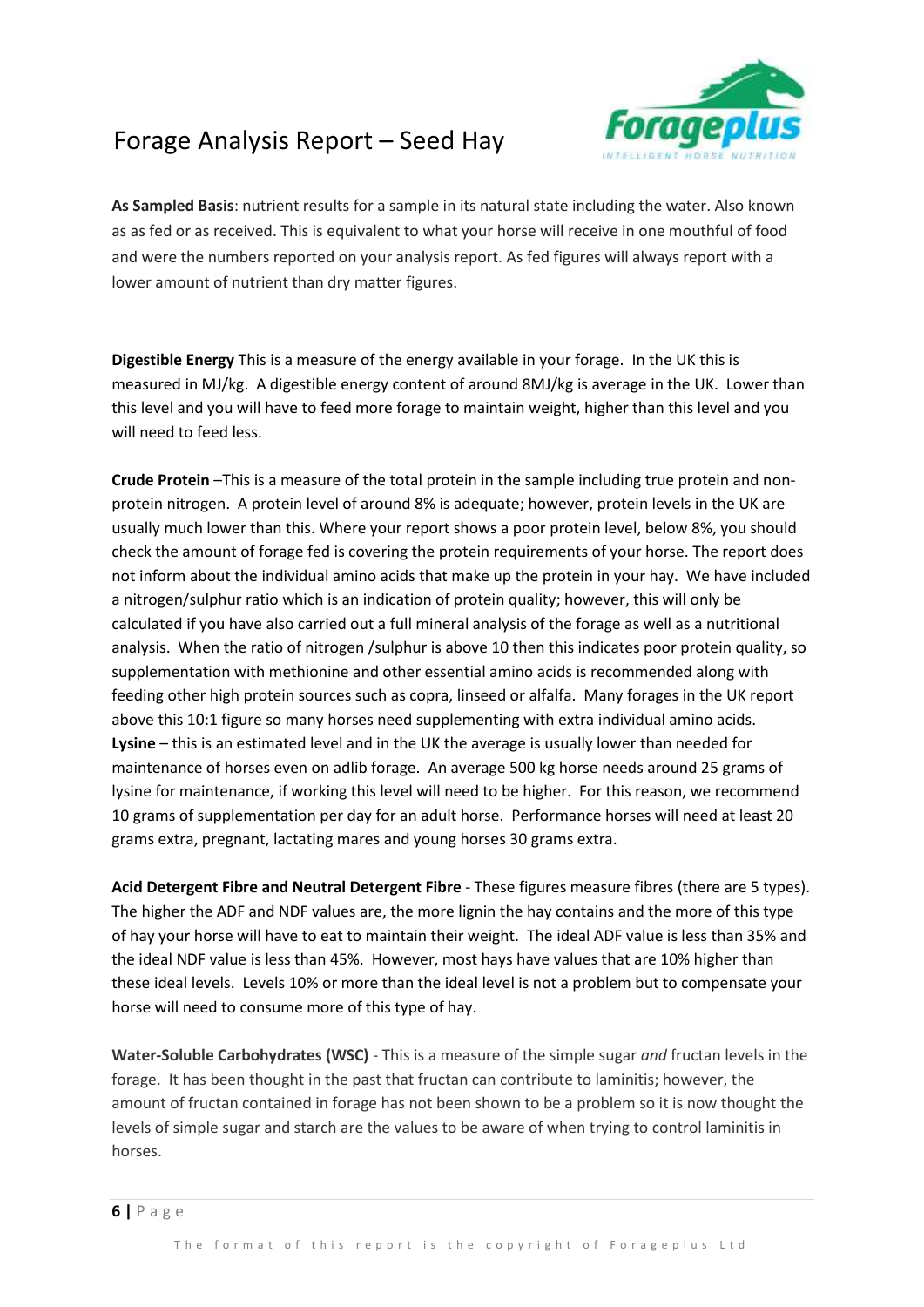

**Ethanol-Soluble Carbohydrates (ESC)** - This is a subset of WSC *without* the fructan fraction and includes primarily monosaccharides and disaccharides. These simple sugars are digested in the foregut and raise insulin levels. Too much can lead to laminitis because of elevated blood insulin. The ESC measure gives you a much better idea of the simple sugar level. This combined with the starch level is the figure that you should be interested in when controlling laminitis in horses. Dr Kellon and the ECIR Crushing's Group have found the ideal level for managing Laminitic horses is an ESC and Starch combination of below 10%. Rinsing hay will reduce the sugar but you need to rinse in a specific way that is like washing detergent out of clothes.

**Starch** - This compound is normally digested in the foregut into individual glucose (blood sugar) molecules; therefore, it has a strong elevating effect on blood insulin levels. You cannot lower starch levels by soaking or rinsing hay or haylage. It is therefore wise to feed hay or haylage which is low in starch. As stated above it is wise to feed hay to IR/Laminitic horses which has a *combined ESC and Starch amount of less than 10%*. Some horses will do better on an even lower percentage so experimenting with rinsing hay below the 10% level is also sometimes necessary.

#### **Non-Fiber Carbohydrates (NFC)**

This is a mathematical estimate of non-cell wall (non-fiber) carbohydrates consisting of starch, sugar, pectin and fermentation acids that can serve as energy sources for the animal. NFC is calculated as 100% – (CP% + NDF% + Fat% +Ash%).

**Nitrates** - Excessive intake of nitrates decreases the blood's oxygen carrying ability, which causes anxiety, increased respiration rate, and breathing difficulty. Severe cases result in loss of coordination, muscle twitching and death. Less severe cases can be evidenced by more vague symptoms including depression, inappetence and tripping.

Excess levels of nitrates can occur where more fertilizer nitrogen is applied than needed or soil sulphur supplies allow and from drought stress on plants. A higher than expected protein level in grass is sometimes the first indication we have that hay might have high nitrate levels. A higher than expected protein level in the UK would be over 12% but another indication of excessive nitrates is the nitrogen to sulphur ratio which should be no more than 10:1. The nitrogen sulphur ratio is calculated from the protein level and sulphur level of the forage. A ratio above 10:1 indicates that the quality of the protein is poor and that high levels are incompletely formed and perhaps high in nitrates.

The maximum acceptable nitrate level in forage for all adult horses is 0.5% (5000ppm). Higher levels may be "diluted" with very low nitrate hay to bring the nitrate levels for total forage fed below 0.5% (5000ppm). Hay for breeding mares and growing horses should not exceed 0.20% (2000ppm) nitrate.

The nitrate test should be requested for:

• any grass with protein >12%